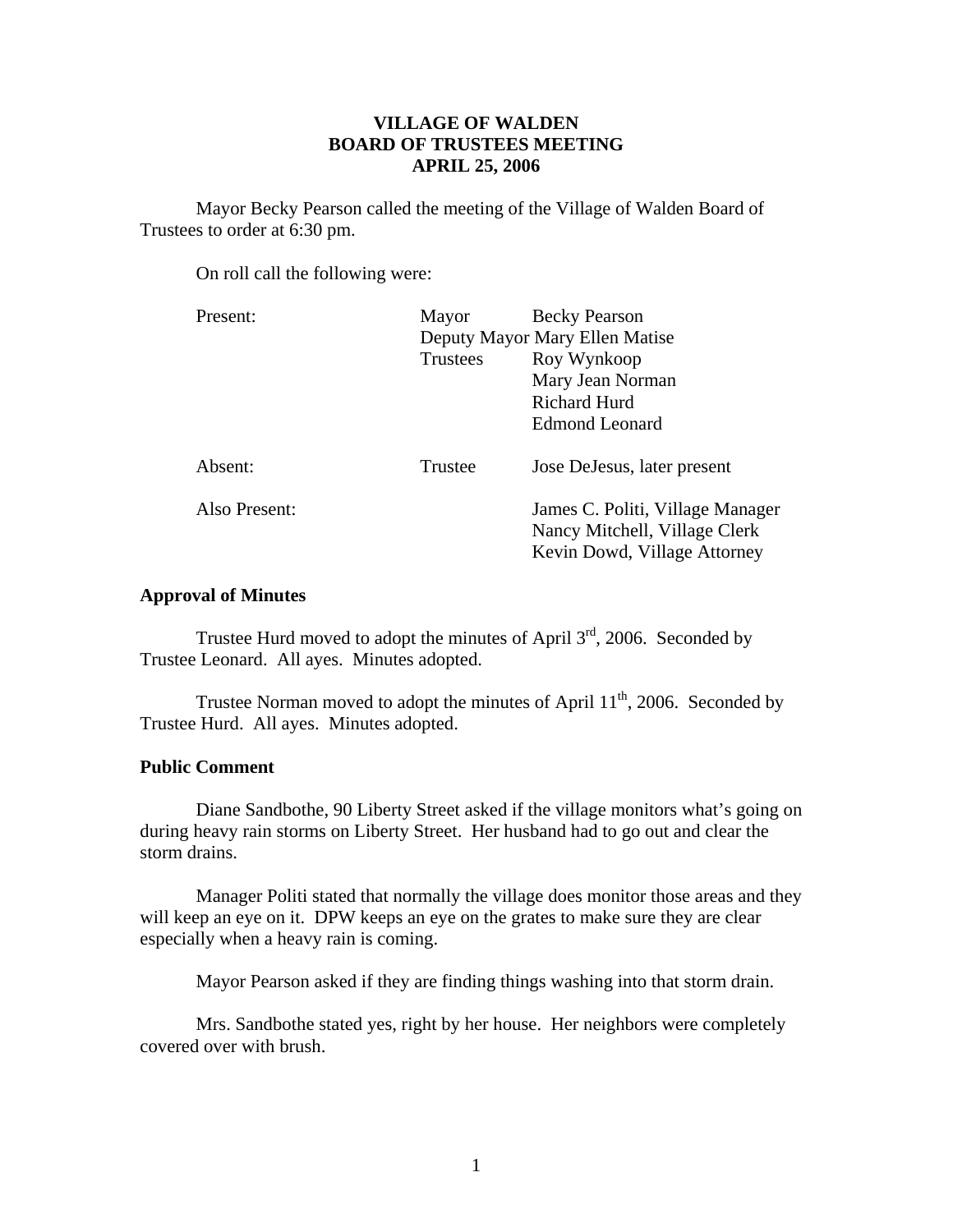Patricia Henighen, 22 East Main Street presented the board with a bag of garbage she collected from Olley Park that has been there since January  $1<sup>st</sup>$ , 2006. This is Great River Sweep Week and they are sponsoring activities to clean up around the rivers. This is not an area they will be cleaning up. She doesn't feel this is something volunteers should have to clean up. She further stated that the Wallkill River Task Force has activities for the Great River Sweep from April 22 – April 30. They will be learning how to do water quality monitoring.

 Ms. Henighen also stated that she came before the board last year asking the village to consider other alternatives to herbicide treatment of the water at Olley Park. She has met with the manager and John Howland. The village did put out the barley bales and they have also joined NYFOLA. They need to assess the area to see what the recommendation would be for the best kind of aeration to use. What is there now is not sufficient. There is still work to be done and she hopes this will continue. The other recommendation was to do phosphate testing.

Mayor Pearson asked about the aerator if it turns on and off.

Manager Politi stated he would have to talk to Mr. Howland.

 Ms. Henighen stated that a recommendation that was made by soil and water was a model that cost \$900.00 and that would be good for just part of the park so it would require two to do the job.

 Mayor Pearson asked if it would help to run ours all the time. She also stated that she would like the meetings between the manager and Ms. Henighen to continue.

Ms. Henighen stated that the manager doesn't return her phone calls.

Manager Politi asked Ms. Henighen to not say that. He does return phone calls.

Ms. Henighen stated that he hasn't returned calls recently.

 Manager Politi stated that she hasn't called recently. Please do not say that. He doesn't take that from anyone in the audience. He returns phone calls. If her machine isn't on, he's called and there's been no machine and she doesn't know he's calling her back. The village has responded to her request and they will continue to.

 Ms. Henighen stated that she called when the village was putting the barley bales out because she wanted to make sure they had talked to Kevin Sumner about the placement.

 Manager Politi stated that the village did what was requested and what was suggested.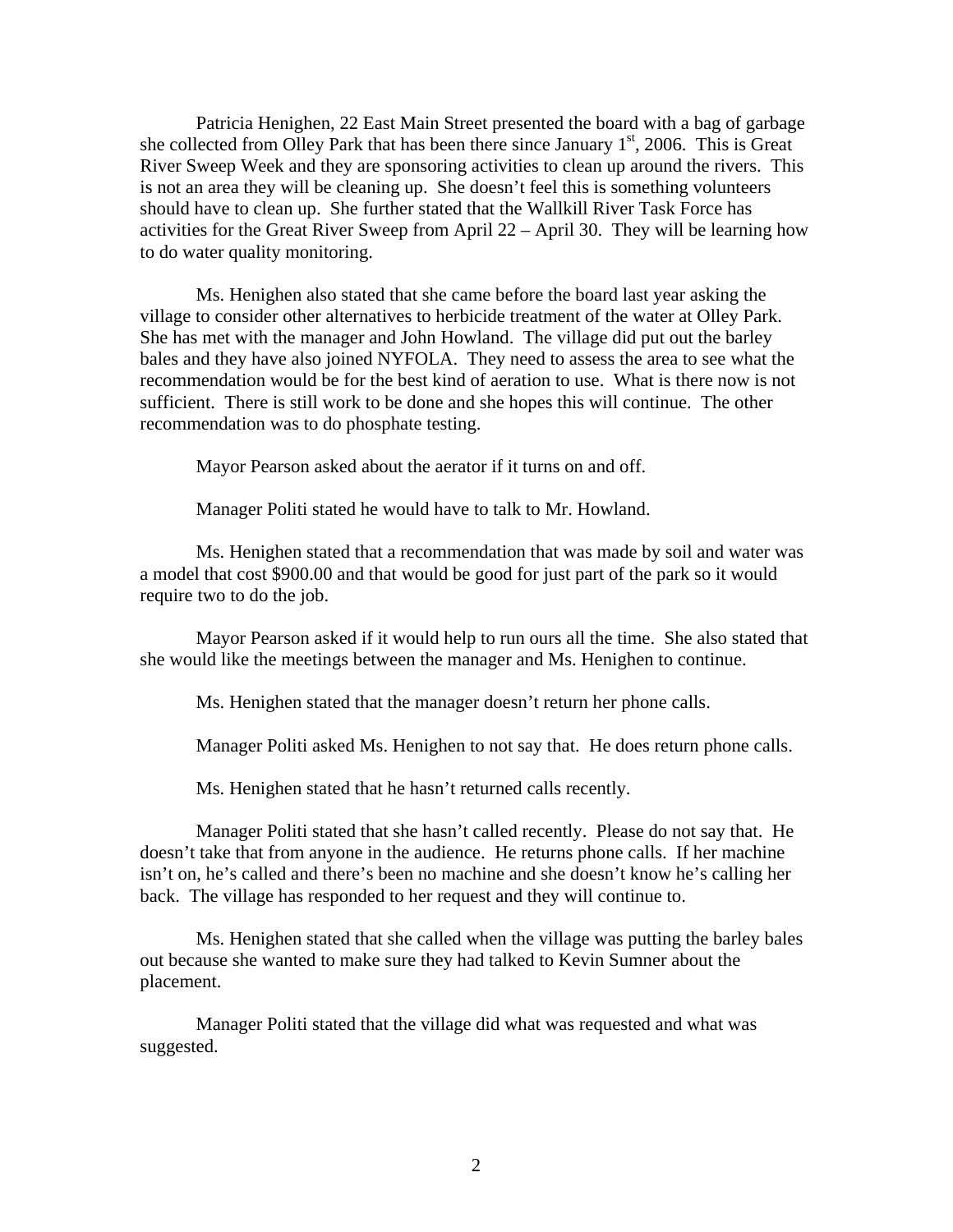Ms. Henighen stated that the surface alga should have been removed. The bales would not have any affect on preexisting alga.

 Manager Politi asked Supervisor Lamendola if there was any alga when they placed the bales.

Mr. Lamendola stated that he doesn't think there was.

Manager Politi stated that he talked to Mr. Howland after the bales were put in and the alga came on quick.

Mayor Pearson asked what it would take to do phosphate testing, is there a great expense.

Manager Politi stated that it's his understanding that it isn't a great expense and when he spoke to Kevin Sumner he requested from him what is to be done.

Mayor Pearson indicated she would like to keep the connections open.

Manager Politi stated that in the process he doesn't want to be attacked. He doesn't like that, it was unfair. He does return his calls.

Ms. Henighen stated that she doesn't feel that was an attack. She simply stated a fact.

Deputy Mayor Matise asked Ms. Henighen how many people have signed up for the  $30<sup>th</sup>$ .

Ms. Henighen stated that there are 8-9 people.

Deputy Mayor Matise stated that this would full fill some of the educational requirements for our MS-4.

Ann Ilkew brought in pictures of the garbage at the park. She suggested the village hire kids to clean it up.

Manager Politi stated that DPW was scheduled to go in to clean and mow last week and it rained, they will be doing it tomorrow.

Trustee DeJesus asked Ms. Ilkew if she was driving a town car, is she on town business.

Ms. Ilkew stated that she was coming back from a dog call.

#### **Executive Session**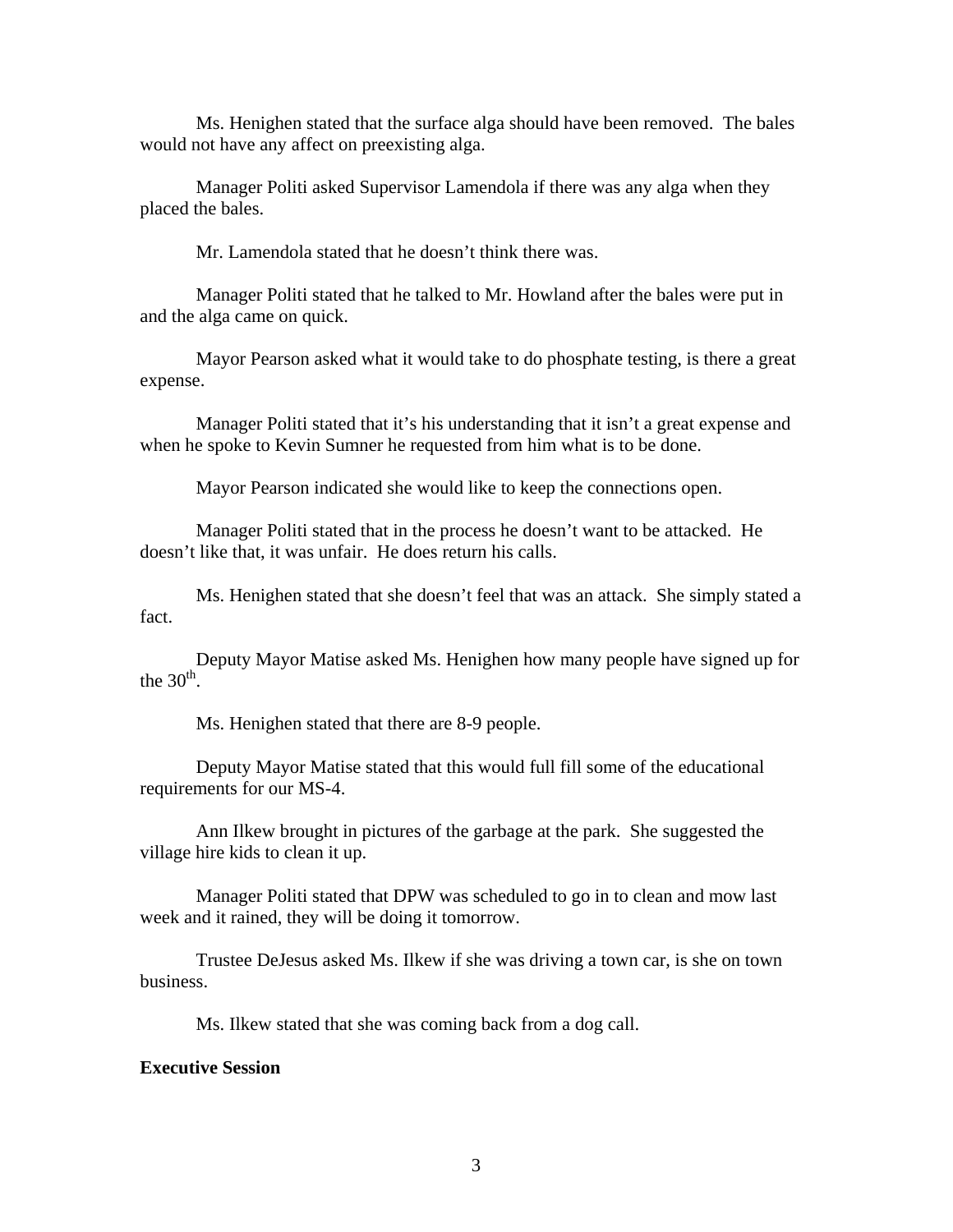Trustee Norman moved to hold an executive session pursuant to 105-(f), Personnel, Village Manager, of the Public Officers Law. Seconded by Trustee Hurd. All ayes. Motion carried.

 Trustee DeJesus moved to reconvene the regular meeting. Seconded by Trustee Hurd All ayes. Motion carried.

## **Audited Bills**

Trustee Norman moved to pay the audited bills of April 25, 2006. Seconded by Trustee Hurd. All ayes. Motion carried.

## **Sewer Waiver – 30 Richardson Street**

Manager Politi explained that if a property is more than 100 feet from a sewer main they do not have to hook up to the sewer system

Mayor Pearson asked about the inspection.

 Manager Politi stated that the board approves this contingent upon the inspection and the engineer going out and to make sure the system works.

Mayor Pearson asked if the homeowner pays the fee for the engineer.

Manager Politi stated no.

 Mayor Pearson asked why they aren't responsible for the engineering fee. It's a service we are providing.

 Mr. Dowd stated that it's not a service; it's basically our obligation to make sure the system is operating correctly.

 Deputy Mayor Matise asked if our engineer is determining that their concrete tank and what ever leeching field they have is not going into the Tinbrook.

 Mr. Dowd stated that it would be their violation. From a public health standpoint you want to make sure that it's not leaking into the Tinbrook.

Deputy Mayor Matise stated that as an MS-4 community we are responsible.

Manager Politi stated that MS-4 is for storm sewers not sanitary sewer.

 Mayor Pearson asked what the procedure would be if the sewer system wasn't operating properly.

Mr. Dowd explained that they would either have to fix the system or hook up.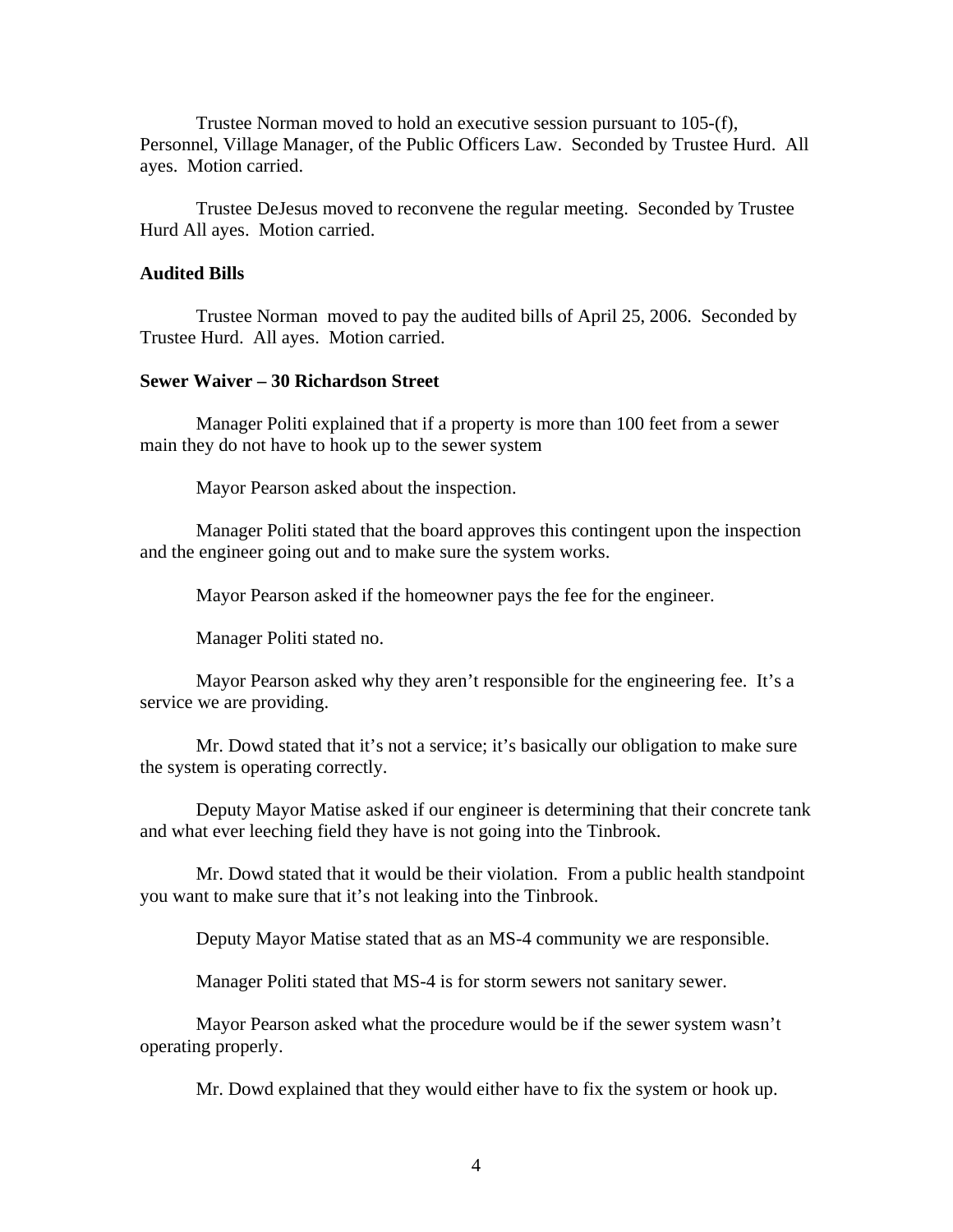Trustee DeJesus asked what the cost of inspection is.

Manager Politi stated that he will find out what the cost is.

Trustee Hurd moved to approve the sewer waiver for 30 Richardson Street contingent upon the engineer's inspection. Seconded by Deputy Mayor Matise. All ayes. Motion carried.

**Resolution No. 18-05-06 – Adopting a Budget for the Fiscal Year Commencing June 1, 2006 and Ending May 31, 2007, Making Appropriations for the Conduct of Village of Walden Government, Establishing Rates of Compensation for Officers and Employees for Such Period, Setting the Property Tax Rate, and Refuse Collection Charges, and Establishing Policies of the Administration of the Budget** 

 Trustee Leonard moved to adopt Resolution No. 18-05-06. Seconded by Trustee DeJesus.

Mayor Pearson stated that she is not comfortable, she is concerned with not many sidewalks being repaired, she's has concerns with other capital improvements that need to be done and what they are doing and not doing for it and what they are doing for compensation in salaries.

Deputy Mayor Matise stated that maybe they can work towards establishing some other types of inter municipal agreements. Work with the town or other villages to reduce some of our costs.

All ayes with the exception of the Mayor voting no. Resolution adopted.

## **Tree Local Law Introductory Local Law No. I -2 of 2006, "Zoning"**

Mr. Dowd explained the changes to Introductory Local Law I-2 of 2006 that were recommended by the village board and planning board.

Deputy Mayor Matise moved to introduce Introductory Local Law No. I-2 of 2006, "Zoning". Seconded by Trustee DeJesus. All ayes. Motion carried.

 Deputy Mayor Matise moved to hold a public hearing on Introductory Local Law No. I-2 of 2006, "Zoning" on May  $9<sup>th</sup>$ , 2006 at 6:30 pm. Seconded by Trustee Hurd. All ayes. Motion carried.

## **Orange County Board of Elections**

Mayor Pearson read the letter received from the Orange County Board of Elections stating that the polling place, Girl Scout Cabin is not ADA compliant for entry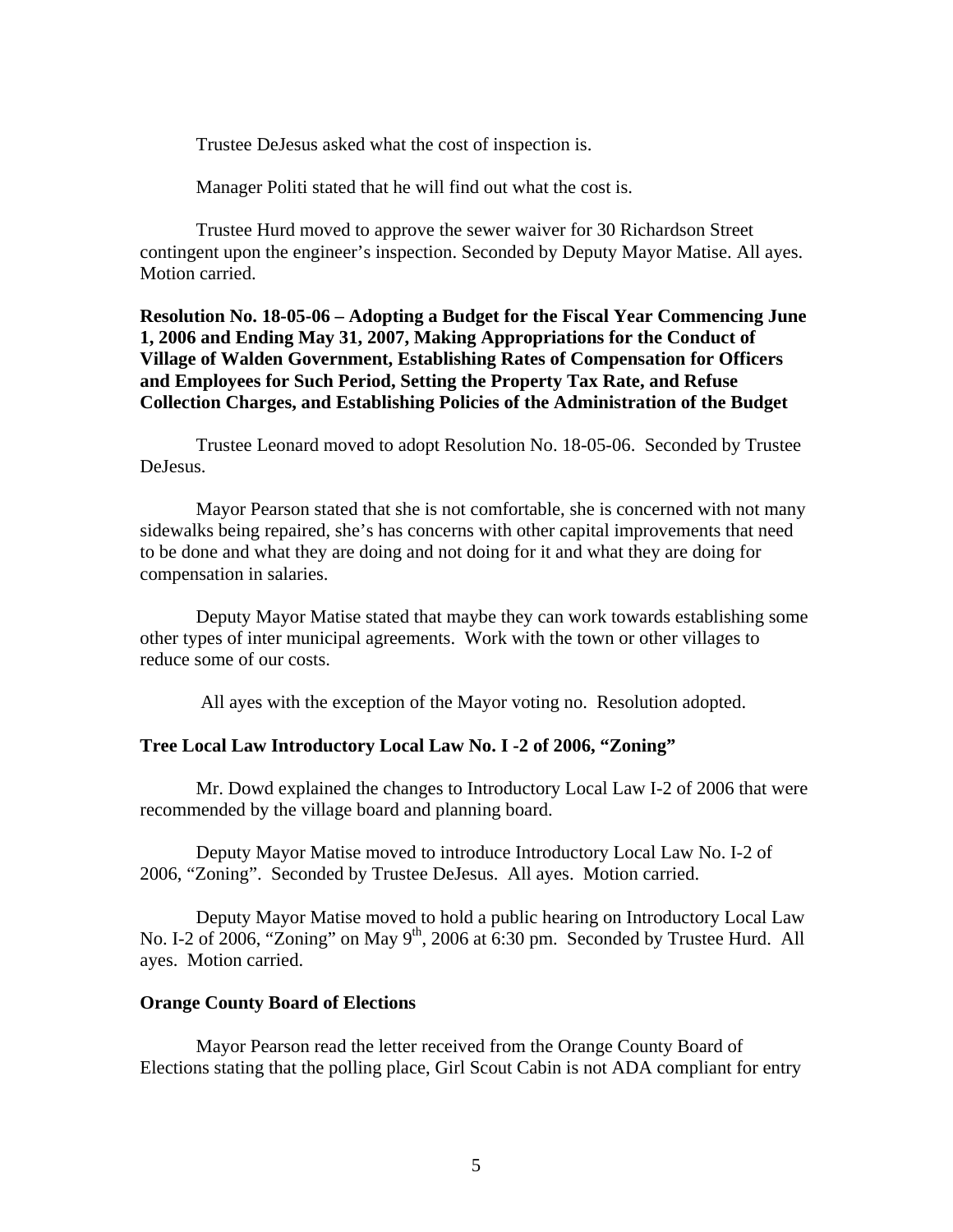by the disabled community requesting that they use the Village Hall as the district 5 polling place.

 After a brief discussion is was the consensus of the board to make the platform at the Girl Scout Cabin ADA compliant and continue to use it as district 5 polling place.

## **Introductory Local Law No. I-3 of 2006, Parking Fines**

Mr. Dowd stated that this local law is changing fines, 141-16 and dropping it from a \$25.00 to \$10.00 for the first offense and then it will gradually go up the scale. He spoke to the judge and he prefers the method of graduation for convictions within a year. It is easier for him to track in his computer system.

Deputy Mayor Matise moved to introduce Introductory Local Law No. I-3 of 2006. Seconded by Trustee Hurd. All ayes with the exception of Trustee DeJesus voting no. Motion carried.

Trustee DeJesus stated that he doesn't feel there's any incentive.

 Deputy Mayor Matise moved to hold a public hearing on Introductory Local Law No. I-3 of 2006 on May 9, 2006 at 6:30pm. Seconded by Trustee Leonard. All ayes. Motion carried.

## **15 Minute Parking – Orchard Street**

Manager Politi stated that there are two handicapped parking spaces on Orchard Street and there was a concern from the school that if someone has to go in and drop something off for a child or pick up a child there is no space for them to park for a quick run in. Deputy Mayor Matise asked to have one of the handicapped spaces a 15 or 20 minute space.

 Mayor Pearson stated that with the seniors not being at the church the handicapped parking space might not be used.

Trustee DeJesus asked what the cost was every time we change a law.

Mr. Dowd stated that there are publication notices and code publishers.

Trustee DeJesus stated that you have to look at the long term benefit and the cost.

 Deputy Mayor Matise asked if there were any other changes the village was going to do so they can put them all together.

 It was the consensus of the board to have a 15 minute parking space on Orchard Street eliminating a handicapped parking space and to table this until the streets and parking changes are discussed so they can be combined.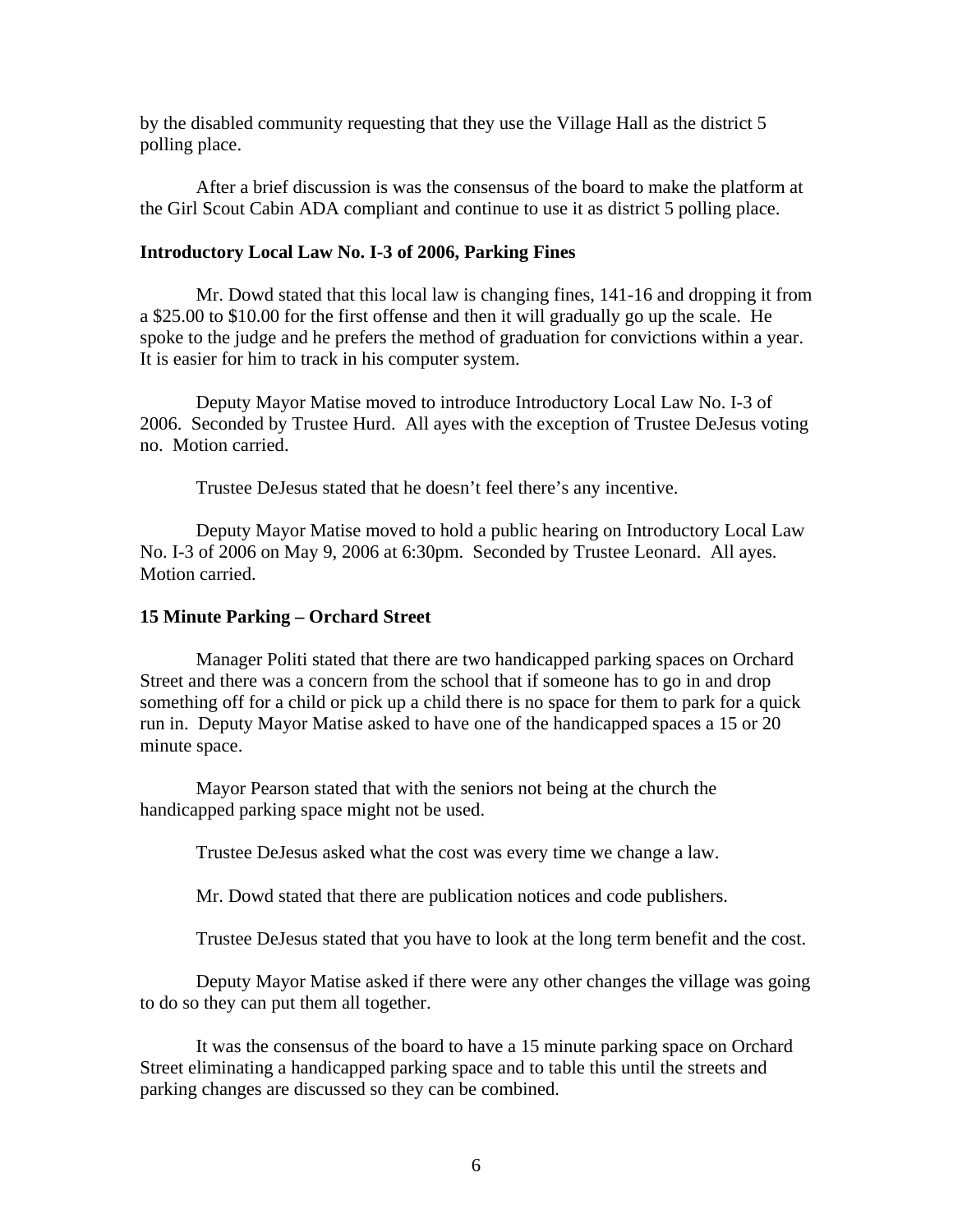#### **Introductory Local Law No. I-4 of 2006, "Code of Ethics"**

 Mr. Dowd stated that this is an attempt to address issues that have come up over the years about political activity and endorsing candidates, running for office and who can do what and where. It also, in section three of the law is trying to keep the code of ethics in everyone's mind on a yearly basis, so not only will you get a copy of the code of ethics and general municipal law when you get elected to office or when you take office, but also every year there after the village clerk will give you another copy and you will sign for it saying you received it and read it.

Trustee DeJesus moved to introduce Introductory Local Law No. I-4 of 2006, "Code of Ethics". Seconded by Trustee Wynkoop. All ayes. Motion carried.

 Trustee Leonard moved to hold a public hearing on Introductory Local Law No. 1-4 of 2006, "Code of Ethics" on May  $9<sup>th</sup>$ , 2006 at 6:30pm. Seconded by Trustee DeJesus. All ayes. Motion carried.

Deputy Mayor Matise asked if there were guidelines for the ethics board.

 Mr. Dowd indicated that there are no published procedures that they follow. As they met through the years they've developed there own sort of way of doing business.

# **Orange County Water Authority Municipality Digital Data Release License Agreement**

Trustee Hurd moved to authorize the Village Manager sign the Orange County Water Authority Municipality Digital Data Release License Agreement. Seconded by Trustee Leonard. All ayes. Motion carried.

#### **Inter-Municipal Agreement and Fund Agreement**

Mr. Dowd explained that these two agreements involve the application for the grant for the new well. The county has sent these agreements and are asking the village to authorize these be signed and executed by the manager or mayor binding the village to the fact that we were given money for the purchase of the well and in return they want certain concessions. One they want to be able to enforce the grant, that we use it for water purposes or for open space. They want to be held harmless in case there is something wrong with the supply of the well and they want the village to acknowledge that we will put in each deed of conveyance a restrictive conveyance that it will only be used for municipal water purposes and/or open space and give the county the right and obligation to enforce that against us if we violate it. This is required before the county will give the village the money.

Mayor Pearson asked if the village will own the property.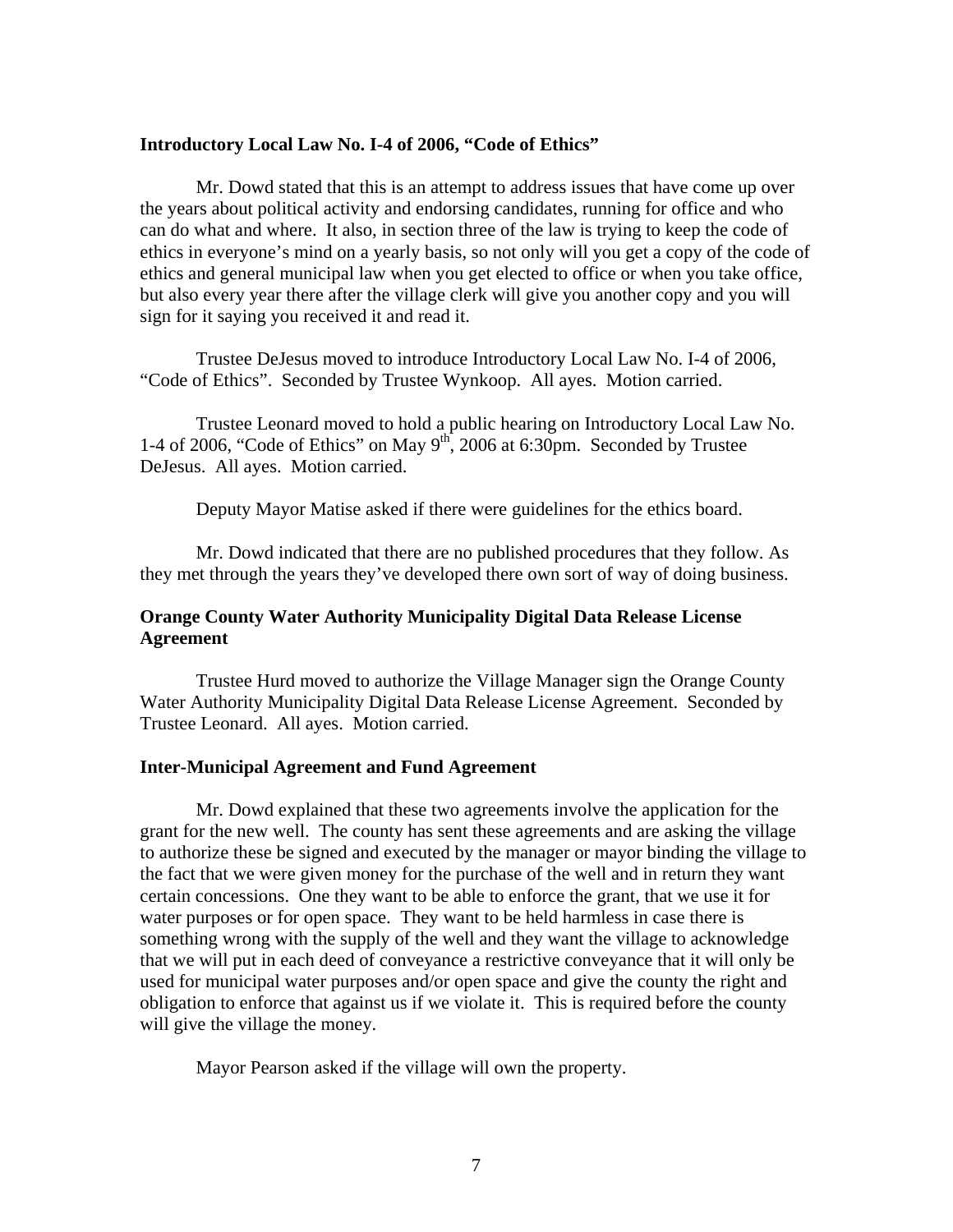Mr. Dowd stated yes.

Trustee DeJesus asked if the attorney read the fine print to make sure there is no situation where they want to create a water loop using our well.

Mr. Dowd stated that there is nothing that suggests that.

Trustee Leonard moved to authorize the manager to sign the Inter-Municipal Agreement and the Fund Agreement with the County of Orange. Seconded by Deputy Mayor Matise. All ayes. Motion carried.

 Mayor Pearson asked if the well was up and working and where does the village stand with the well.

 Manager Politi stated that the well is not up and working and he has asked Ron Gainer, Village Engineer to do is give him a complete outline of exactly where we are in the process. DEC and DOH both have to sign off on the project and that is what we are waiting for.

## **Skate Board Park**

Manager Politi stated that we were waiting for the specs to come out for the sake park because we have to bid it out due of the cost. We have to set the bid date.

 Trustee DeJesus stated that we have to start thinking about regulations for the use of this facility.

 Manager Politi stated that John Howland and he attended a recreation committee meeting in Orange County and one of the best sites they found for control and how they did their rules was Port Jervis. That's where the grant for monitoring will come in. He further stated that the two components to the bid are the concrete and supply and delivery of the pieces that will go in. The village will be doing the site work.

Trustee Norman moved to set the bid opening date for the skate board park for June 7<sup>th</sup>, 2006 at 10:00am. Seconded by Deputy Mayor Matise. All ayes. Motion carried.

## **Public Comment**

Marcus Millspaugh stated that the ramp at the Girl Scout Cabin was an Eagle Scout project, volunteer labor with donated material. He was involved and they used fill material to raise up a whole area so they wouldn't have to have big ramps. The village should really think about the scheme you should have around the Girl Scout Cabin to make it more accessible for the senior citizens. He also suggested that the village make the area in front of the cabin wider for parking.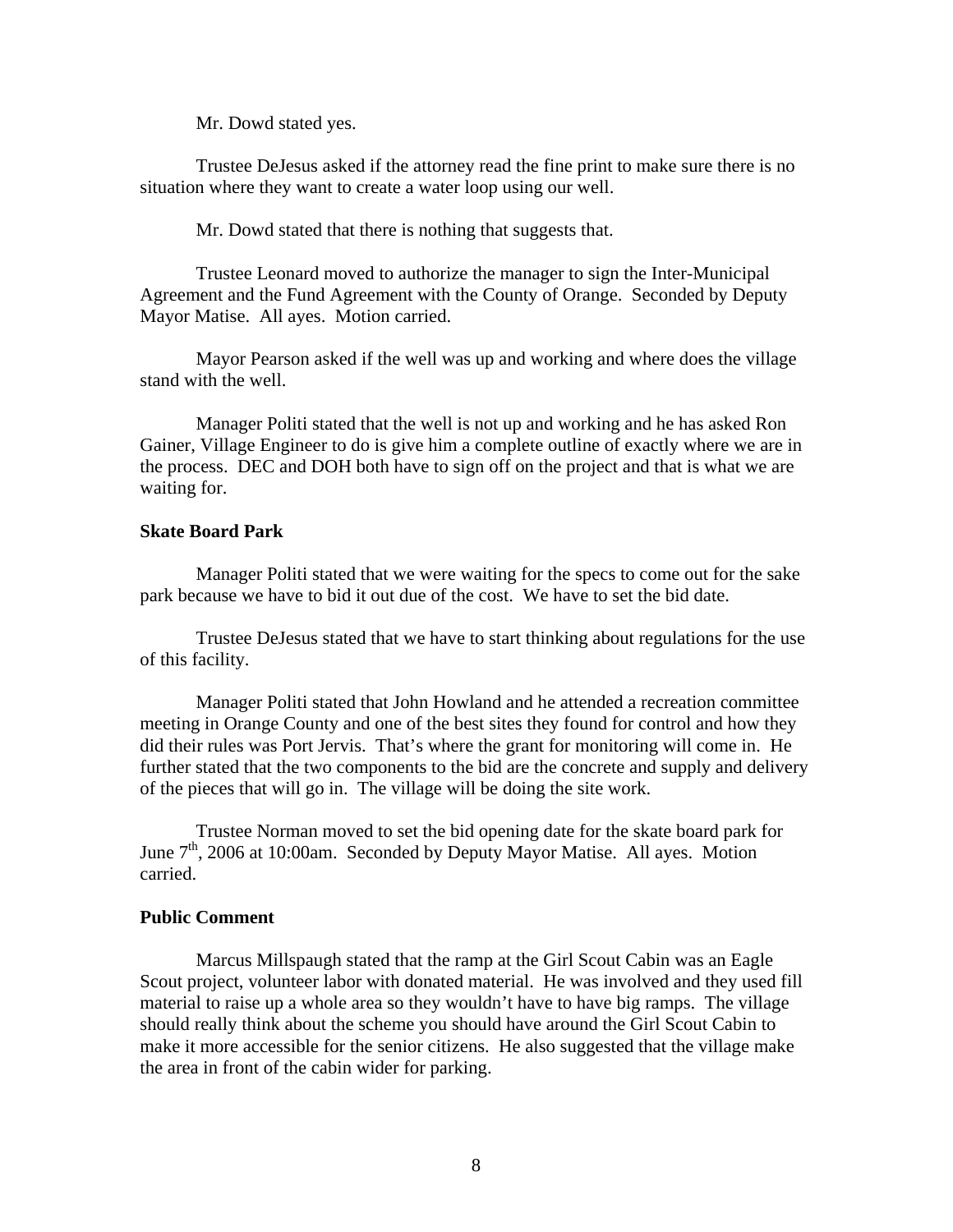## **Correspondence**

Mayor Pearson stated that there is a steering committee meeting on Orange County Water and Soil Conservation on May  $8<sup>th</sup>$ , at Municipal Hall at 1:30pm. Also, Walden Rotary will be honoring Dr. Robert and Doris Kimball on May  $5<sup>th</sup>$ , 6:30pm at Spruce Lodge.

 The Mayor also stated that the town supervisor wrote her a letter regarding the animal control officer doing an inter-municipal agreement.

 Manager Politi stated that he would speak to the supervisor to see if she would like to share costs.

It was the consensus of the board that it was a good thing to pursue.

 Mayor Pearson stated that she received a letter from the Historical Society thanking the village for their thoughtful consideration of a request of not naming a street Jacob T. Walden Way.

 Manager Politi stated that he gave the information to the building inspector and we have to go through the process. We do have to pick a name for that street.

 Mayor Pearson stated that there is a water quality biomonitoring workshop on April  $30<sup>th</sup>$ , 9am to 3:30pm at Wooster's Grove Park and the Benedict Farm is also part of the great river sweep.

## **Informational Items-Village Manager's Report**

Manager Politi stated that DEC did the inspection of our wastewater treatment plant and there are two marginal areas one being the I & I and we are getting ready to do that project and the chlorine contact which has been completed. They are also requesting a response to putting in an assistant or trainee treatment plant operator. He will respond to that.

 The manager stated that the open space grant was put in. The Soap Box Derby entries are in which may be 26.

Deputy Mayor Matise asked about how they score the racing.

 Manager Politi explained that it's a double elimination process. He further stated that the department head reports are in the packets and the list of current board members are also in the packets.

## **Board Comments**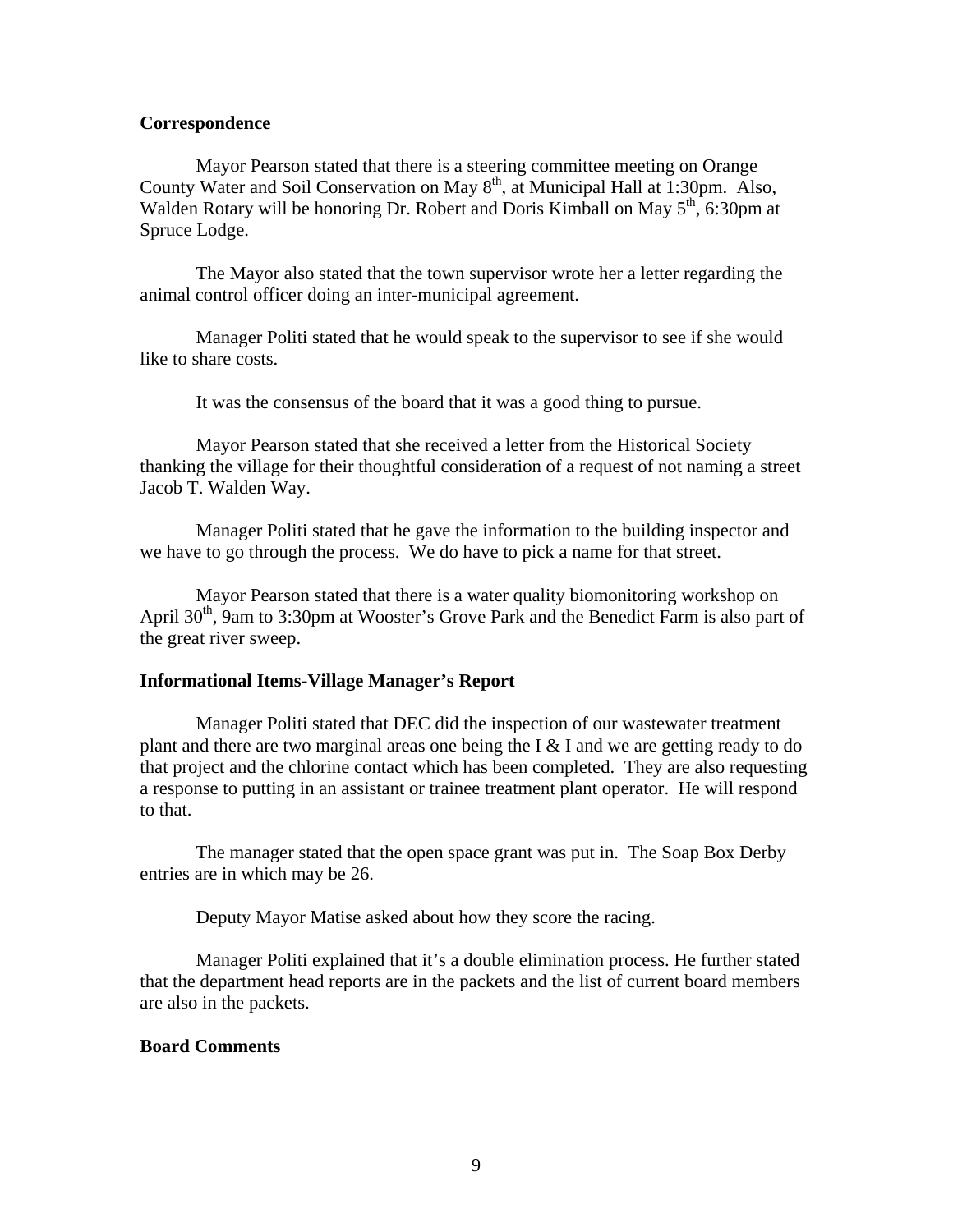Trustee Norman stated that the new hairdresser on the west side has their own parking signs up. Also, karaoke night will be Friday, April 28<sup>th</sup> at Wooster's Grove. Another yard sale is also coming up.

Deputy Mayor Matise asked if the attorney could write up a shelter agreement.

Mr. Dowd stated that he will see what he can find and what he can put together.

Deputy Mayor Matise stated that the web site needs to be updated.

 Trustee DeJesus stated that on Albany Avenue there is a sign that says no thru traffic and it's located by the scout cabin. He asked why it's located there.

Manager Politi indicated that he will look into that.

 Trustee DeJesus stated that there were 15 trees planted on Watkins Drive, who is responsible for watering. Also, it doesn't look like there is enough space for the trees and driveways.

 Trustee DeJesus asked if someone could look into certificates that have the village seal on them.

 Trustee DeJesus asked that a letter go to Mrs. Garcia expressing the board's condolences.

 Trustee Leonard stated that in looking over the police departments report there were three criminal mischief which were solved within a matter of days. He complimented the police department.

Mayor Pearson asked where the village stands with the emergency response plan.

Village Manager stated that the board should have the draft for the next meeting

 Mayor Pearson stated that Simon Gruber called and he is interested in coming to a joint board meeting to talk about water shed protection and MS4.

Manager Politi stated that he has tags for the catch basins which say don't pollute.

Mayor Pearson stated that Arbor Day is April  $28<sup>th</sup>$  and there will be a ceremony at Bradley Park at 2:30pm. The Orange County Parks Commissioner will be in attendance.

Mayor Pearson also stated that there is a townhouse meeting on Thursday at 9am.

Trustee Leonard stated that he met with David Church and both of the village's applications, rail trail and rail shuttle are moving forward.